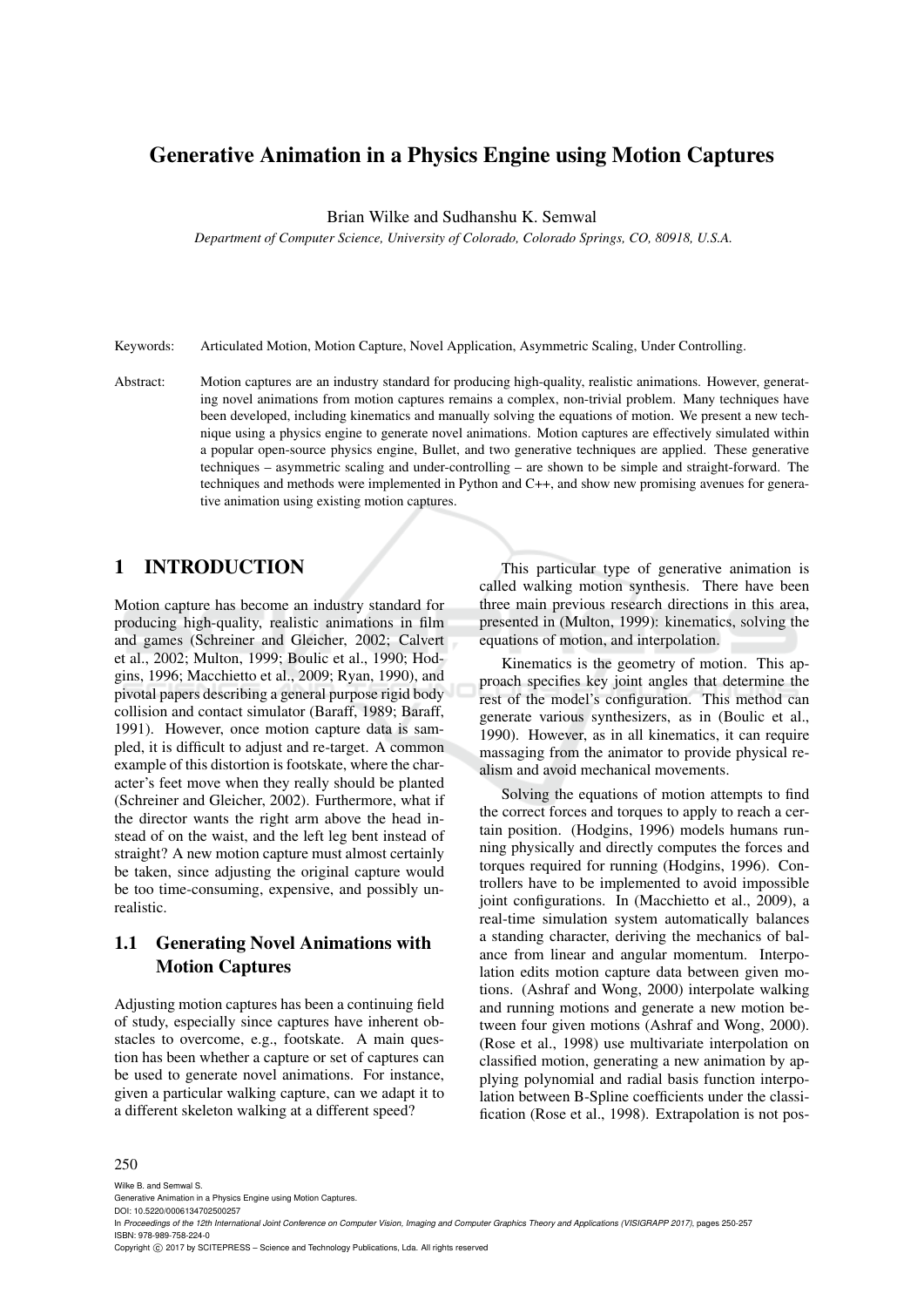sible with these techniques, and the parameters can be quite difficult to properly set. PCA has also been introduced into animation synthesis. (Glardon et al., 2004) use principal component analysis (PCA) to create a walking engine based on motion captures (Glardon et al., 2004). This engine computes the walking cycle for different skeleton sizes at different speeds.

Controlling Independent Rigid Bodies. Let the rigid body for joint *j* be  $r_b(j)$ . At each frame  $f$ , a joint's rigid body  $r_b(j)$  has a linear velocity  $\mathbf{v}(r_b(j), f)$  computed by the physics engine. This velocity is computed given the forces acting on  $r_b(j)$ , e.g., gravity. Our target linear velocity from the motion capture for joint *j* in the next frame  $f + 1$  is  $\mathbf{v}(j, f+1)$ . The error term between our current and target velocities is then

$$
\mathbf{e}_v(j,f) = \mathbf{v}(j,f+1) - \mathbf{v}(r_b(j),f),\tag{1}
$$

where *j* is the joint, *f* is the frame,  $\mathbf{v}(j, f + 1)$  is our calculated linear velocity in the next frame, and  $\mathbf{v}(r_b(j), f)$  is the physics engine's computed linear velocity on the rigid body  $r_b(i)$  in *f*. This error term allows us to control the rigid body  $r_b(j)$ 's linear velocity in the presence of other forces.

A proportional control loops uses only a proportional term for the next output, that is,  $P_{out} = K_p e(t)$ , where  $P_{out}$  is the loop's output at time *t*,  $e(t)$  is the system's error at  $t$ , and  $K_p$  is the proportionality constant. Using this kind of control loop, between frames *f* and  $f + 1$ , we apply a central force to each rigid body

$$
\mathbf{F}(j,f) = K_f \cdot m(r_b(j)) \cdot \mathbf{e}_v(j,f),\tag{2}
$$

where *j* is the joint,  $r_b(j)$  is the rigid body corresponding to *j*,  $m(r_b(j))$  is  $r_b(j)$ 's mass  $> 0$ ,  $K_f$  is an appropriately chosen constant, and  $e_v(j, f)$  is from Equation (1). This equation incorporates all forces acting on the body and applies a force that will correct its motion to our target motion from the motion capture.

Having developed simple controllers for independent rigid bodies, we can consider the problem of creating a physical skeleton. The motion capture joint hierarchy specifies the parents and children of each joint. Typically, it is a rooted tree where each joint has one unique parent. We will assume that is the case, such that  $H: J \to G$  where *G* is a tree and  $\exists j \in J$ such that *j* is the root of *G*.

Asymmetric Scaling and Under-controlling. Now that we have a physics engine that replicates the original motion capture's motion, we can consider generating novel animations using this data. Here, we will consider two types of generative animation: asymmetric scaling and under-controlling. These techniques can exist on their own or combine together to



Figure 1: The various  $\mathbf{q}_p(j)$  vectors between joints and parent joints in a motion capture hierarchy *H*. The LeftUpLeg joint and LeftLeg joint are marked in the picture, and the  $q_p$ (LeftLeg) vector between them is highlighted. In this particular hierarchy, the LeftUpLeg joint is a parent of the LeftLeg joint.



Figure 2: This graph plots  $e_p^2(j, f)$  for  $j =$  Hips against the frame numbers. Though there is some oscillation, the errors appear to accumulate over time, causing a left-to-right upwards slope in the graph.

generate new animations. Asymmetric scaling simulates what would happen to the original motion if, e.g., part of the body became stronger. For instance, consider a motion capture of a boxer shadow boxing. The boxer wants to increase the power of his punches. With asymmetric scaling, we can simulate what would happen to his shadow boxing if he increased his biceps muscle mass, or his shoulder muscle mass, or his abdominal muscle mass, etc. By including a proportional term,

$$
\mathbf{v}_K(j, f) = K_v(j, f) \cdot \mathbf{v}(j, f), \tag{3}
$$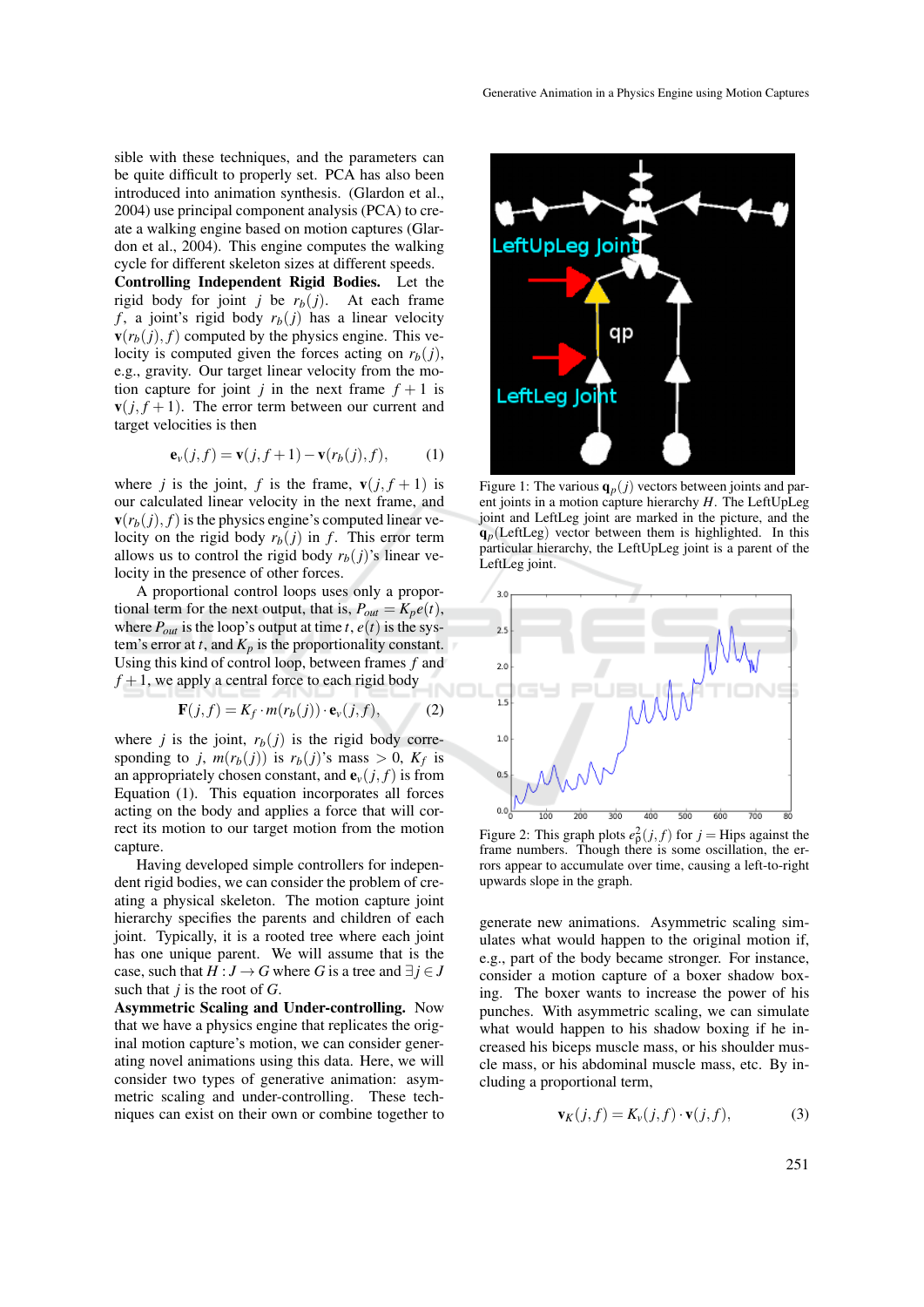

Figure 3: Simulated animation stills of 141 02.bvh using independent rigid bodies, a physical skeleton, and a constrained physical skeleton, respectively from top to bottom, using the tuned parameters.



Figure 4: A still from the simulation of 141 30.bvh using physical skeletons after many steps. The error has accumulated enough that joints that should remain locked are drifting away from each other.



Figure 5: A still from the simulation of 141.30 by using constrained physical skeletons after many steps. The animation looks much better because the joints remain locked together.

we simulate a change in joint velocity, where  $\mathbf{v}(i, f)$ is joint *j*'s linear velocity in frame *f*. This velocity

scaling also simulates what would happen if, e.g., a tennis player swung her racket harder or softer, or a cyclist pedalled harder or softer during a climb. That is, this approach can simulate a velocity change that is within a person's reach given their current physicality. A tennis player could utilize this technique to determine optimal swinging speed for a given ball, where the velocity change transferred to the racket changes the trajectory of the ball. The ball's trajectory change could also be physically simulated in our physics engine.

#### 1.2 Under-controlling

In our previous techniques, we exactly specified a controller on every rigid body in the physical skeleton. With a physical skeleton operating under constraints, this exact specification is not required. Rigid body constraints determine how two rigid bodies can transform with respect to each other. As mentioned earlier, the shoulder is a type of ball and socket joint that limits translation away or towards the humerus and the shoulder blade, but allows rotation. This ball and socket constraint is also known as a point-to-point constraint. In general, 3d macroscopic rigid bodies have 6 degrees of freedom (DoF): translation along any axis, and rotation about any axis. A point-topoint constraint is a specialization where the translations are locked, i.e., there are only the 3 rotational degrees of freedom. A generic 6 DoF constraint can be created which limits or does not limit any particular DoF. Applying these constraints to each pair of rigid bodies in our physical skeleton allows us to undercontrol the skeleton. The physics engine will update each rigid body's position based on our control loop *and* the rigid body's constraints. For instance, we could control only the right side of the body, which would create a zombie-like effect where the left side is limply carried along. Our joints – the location where bones connect – have very well-defined constraints. In fact, dislocations occur when we violate these constraints. We have already touched upon the shoulder's constraint, but other major constraints include the elbow, the wrist, and the knee. For instance, as part of the elbow, the radius and ulna (the bones of the forearm) can rotate around the two axes perpendicular to the elbow, but not by more than the proximal semicircle defined by the axis of the humerus, and the humerus, radius, and ulna cannot translate with respect to each other. Most joints in the human body do not allow translations, but allow rotations. By specifying these constraints, we can free ourselves from controlling every rigid body.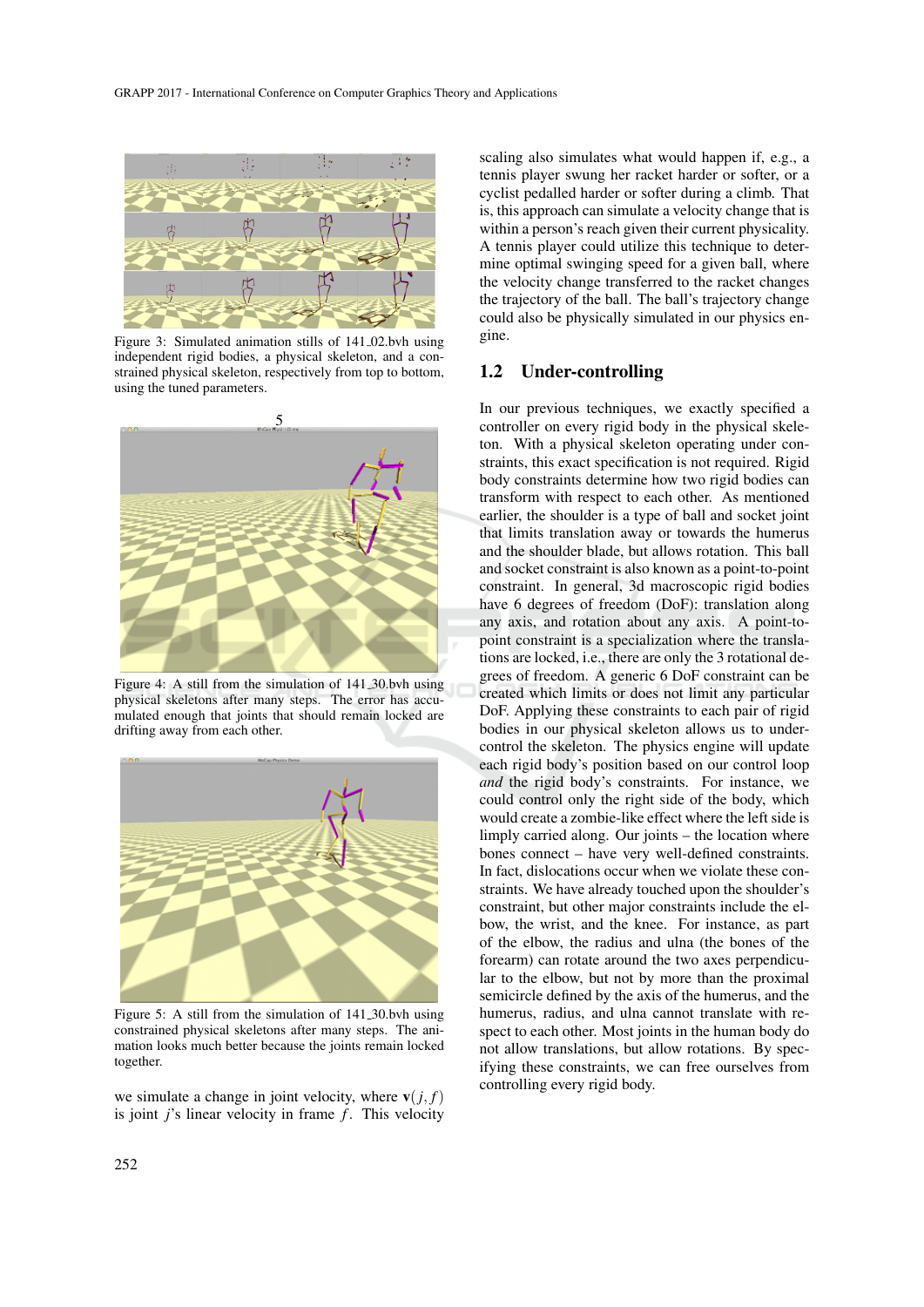## 2 ALGORITHM DEVELOPMENT AND IMPLEMENTATION

The code developed for this paper uses a mix of Python and C++, and utilizes the Bullet physics engine (Coumans, 2012). Only the BVH motion capture file format is supported, though other formats such as ASF/AMC could be added in the future as necessary. The intent is to work with the large CMU Graphics Lab Motion Capture Database and compare the original motion captures to the generated physics animation (Calvert et al., 2003; Club, 2013). Even though the CMU Database uses the ASF/AMC format originally, their captures have been exported to the BVH format, and BVH is more compatible with certain tools that sped development, such as ply, an implementation of lex and yacc in Python (Beazley, 2011; OpenGL, 2013; SciPy, 2013; Evans, 2011). There is no appreciable difference between the BVH files we use here and the original ASF/AMC files, except for the first frame which includes a T-pose of the capture's hierarchy.

Five motion captures from the CMU motion capture database were replicated physically and had generative techniques applied.

Replicating the Motion Physically and Positional Error. Our controllers depend on two variables: the numerical differentiation technique and the proportionality constant. We evaluated central differences with various orders,  $\nabla(n)$ , where *n* is the order and  $1 \equiv n \mod 2$ . With each order, we also tuned the proportionality constant *K<sup>f</sup>* to minimize positional error across all joints. Because we also scale our model in our simulation, there is a second tuning constant,  $K_{vc}$ , which scales our velocities symmetrically. That is,

$$
\mathbf{v}'(j,f)=K_{vc}\mathbf{v}(j,f),
$$

for all joints *j* in all frames *f*, where  $\mathbf{v}(j, f)$  is joint *j*'s linear velocity in frame *f* .

Our goal is to search for a central difference  $\nabla(n)$ and a pair  $(K_f, K_{vc})$  that minimizes differences between the original motion capture and the simulation. For a joint *j* in frame *f* , its positional error vector is

$$
\mathbf{e}_{\rho}(j,f) = \mathbf{r}(j,f) - \mathbf{\rho}(r_b(j),f),
$$

where  $\rho(r_b(j), f)$  is the position of the rigid body  $r_b(j)$  that corresponds to joint *j* in frame *f*, and  $\mathbf{r}(i, f)$  is *j*'s position in the motion capture in frame *f* . In an independent rigid body, ρ is the rigid body's center of mass, whereas for a physical skeleton, it is at one end of the capsule shape we use for  $r_b(i)$ . The squared error is

$$
e_{\rho}^{2}(j,f) = \mathbf{e}_{\rho}(j,f) \cdot \mathbf{e}_{\rho}(j,f),
$$

which is just the dot product of  $e_{\rho}$  with itself. Averaging across all frames, we get

$$
\bar{e}_{\rho}^{2}(j) = \frac{1}{|f|} \sum_{f} e_{\rho}^{2}(j, f),
$$

where  $|f|$  is the number of frames. Finally, averaging across all joints, we achieve an error number for each pair  $(K_f, K_{vc})$  and central difference  $\nabla(n)$ 

$$
\bar{e}_{\rho}^{2}(K_{f}, K_{vc}, \nabla(n)) = \frac{1}{|J|} \sum_{j \in J} \bar{e}_{\rho}^{2}(j).
$$
 (4)

Minimizing Equation (4) gives us tuned parameters that closely match the simulation to the original motion capture.

Search Algorithm. There are many algorithms we could use to search for the parameters  $(K_f, K_{vc}, \nabla(n))$ that minimize Equation (4). One rather simplistic approach is to generate random triples of numbers, calculate Equation (4) for each triple, and compare. This kind of search is known as a Monte Carlo search, and is very applicable when the domain of the triples is limited and it is difficult to obtain or apply a deterministic method that optimizes these parameters. Indeed, formulating a deterministic method appears extremely difficult, since, not only do we apply forces and torques to each rigid body, but Bullet too applies the force of gravity and constraint forces to each rigid body in each frame. We therefore used a modified Monte Carlo search. We limited our central differences to orders  $3 \le n \le 19$ . For certain  $(K_f, K_{vc})$ , the rigid bodies can literally fly apart in the simulation, so we seed the search initially with a known good pair,  $(K_f^g)$  $f_f^g$ ,  $K_{vc}^g$ ). Algorithm 1 details the search method, where random $[-1,1]$  is a function that produces a random real number, i.e., a floating point number, between -1 and 1 inclusive. It can easily be seen that this algorithm runs in  $O(points \cdot maxOrder \cdot$ F(mocap-file)), where F is the number of frames in mocap-file.

We found that a good starting point for independent rigid bodies was  $(K_f^g)$  $f_f^g$ ,  $K_{vc}^g$ ) = (100, 75), and for physical skeletons was  $(K_F^g, K_{vc}^g) = (20, 100)$ . These parameters produced a simulation that at least somewhat matched all of the captures. We then tuned to a single motion capture, 141 15.bvh. This capture is by far the longest of our 5, and demonstrates many interactions between joints by going through ranges of motion. From there, we used 100 points per run, each run taking about 14 minutes on a laptop, and a maximum order of 19. We then used the best tuning parameters from each run to seed the good values of the subsequent run. A concern with this particular method is that *runs* will not converge upon a better solution. However, we found that, starting with the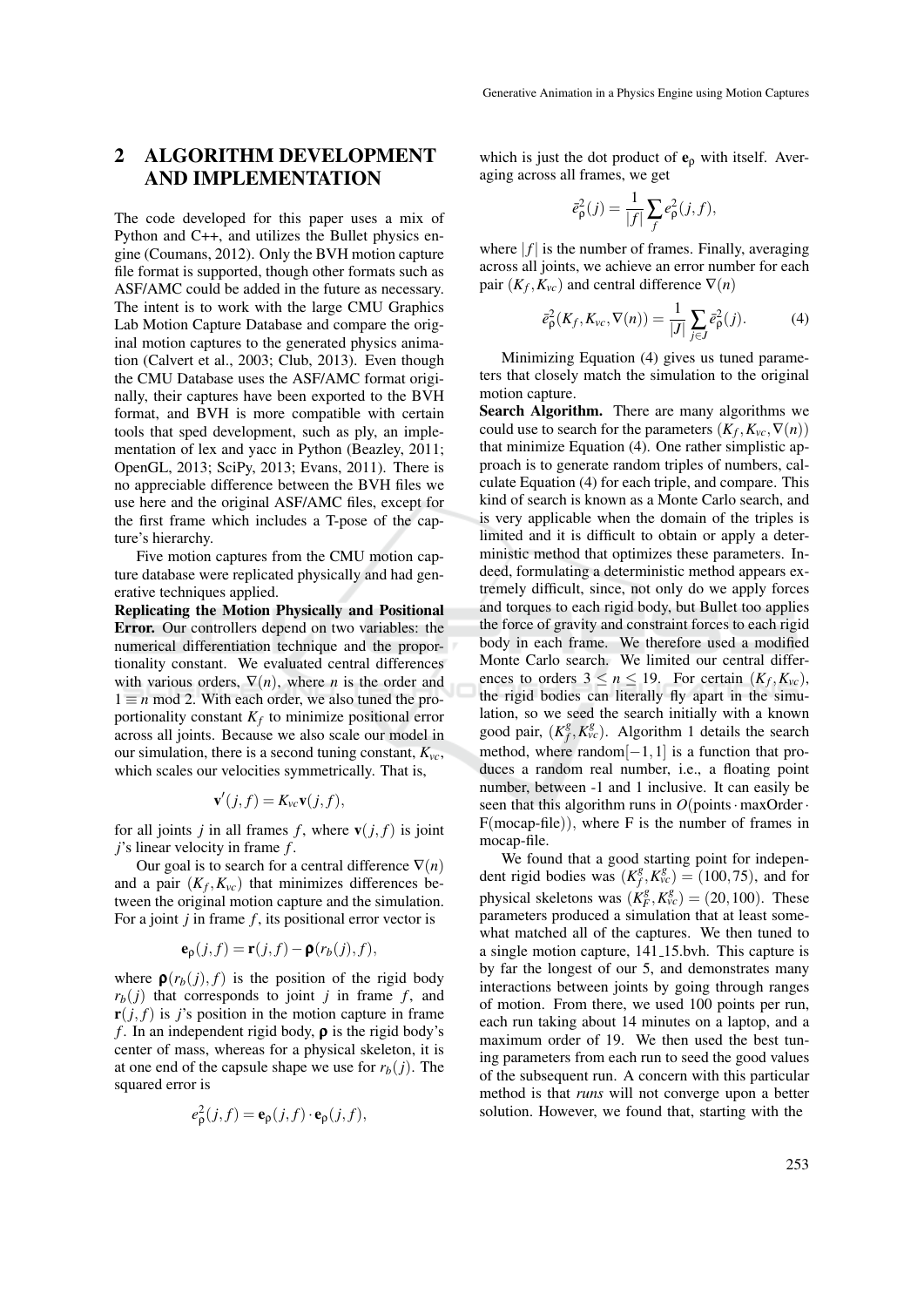| Rigid Body                  | n | $K_f$   | $K_{vc}$      |       | $\sigma_{\rm o}$ | points | Runs |
|-----------------------------|---|---------|---------------|-------|------------------|--------|------|
| Rigid<br>Independent        | 5 | 98.5331 | 85.46         | 0.511 | 0.561            | 100    |      |
| <b>Bodies</b>               |   |         |               |       |                  |        |      |
| <b>Physical Skeleton</b>    |   | 32.5875 | 86.419        | 0.874 | 0.660            | 100    |      |
| <b>Constrained Physical</b> | 3 | 24.1933 | 120.798 1.472 |       | 0.999            | 100    | 10   |
| Skeleton                    |   |         |               |       |                  |        |      |

Table 1: Tuned parameters for independent rigid bodies and physical skeletons.

Algorithm 1: Tuning parameters with a Monte Carlo search.

function TUNE-PARAMETERS( $K_f^g$ ,  $K_g^g$ ) points. maxOrder, mocap-file)  $K_f \leftarrow K_f^g$ <br>  $K_{vc} \leftarrow K_{vc}^g$  $\nabla \leftarrow \{\}$ for  $i = 3 \rightarrow maxOrder, 1 \equiv i \mod 2$  do  $\nabla \leftarrow {\text{central-difference}(i, \mathbf{r})}$ end for  $K_{f,b} \leftarrow K_f, K_{vc,b} \leftarrow K_{vc}, \nabla_b \leftarrow \nabla(3)$  $\bar{e}_{\rho}^2 \leftarrow \infty$ for  $i = 1 \rightarrow$  points do for  $\nabla(n) \in \nabla$  do  $\bar{\epsilon} s_{\rho}^2$  = run simulation of mocap-file with  $(K_f, K_{vc})$ if  $\bar{e s}^2_\text{\tiny p} < \bar{e}^2_\text{\tiny p}$  then  $\vec{e}_p^2 = \vec{e} s_p^2$ <br>  $K_{f,b} \leftarrow K_f, K_{vc,b} \leftarrow K_{vc}, \nabla_b \leftarrow \nabla(n)$ <br>
end if  $K_f \leftarrow K_f + \text{random}[-1,1]$  $K_{vc} \leftarrow K_v c + \text{random}[-1,1]$ <br>**I** for end for end for  $\mathbf{return} \; \bar{e}^2_{\mathsf{p}}, K_{f,b}, K_{\mathsf{vc}, b}, \nabla_b$ end function

good points, we achieved convergent results with a small number of runs. The tuning results for 141 15.bvh are listed in Table 1. These results show that we can minimize the error between our simulation and a motion capture simply and effectively. To speed calculations of averages, and avoid errors such as massive cancellation, we used an algorithm due to Knuth and Welford (Knuth, 1998). This algorithm can calculate an average and standard deviation in one pass of the data. We use it during our simulation. In Algorithm 2, we present our use of the method for the positional errors of each joint. The same algorithm is used to aggregate the joint positional errors into our overall average error.

As with any controller, the parameters in Table 1 may work great for a specific instance, but breakdown for another. These results are repeatable, simulation after simulation. Longer captures accumulated greater error, as shown in Figure 2.

Algorithm 2: Online average calculation.

$$
\forall j \in J, \vec{e}_{\rho}^{2}(j) \leftarrow 0, n(j) \leftarrow 0, M_{2}(j) \leftarrow 0
$$
\n**for**  $j \in J$  at each step  $s, f$  of the simulation **do**  
\n $n(j) \leftarrow n(j) + 1$   
\n $\Delta \leftarrow e_{\rho}^{2}(j, f) - \vec{e}_{\rho}^{2}(j)$   
\n $\vec{e}_{\rho}^{2}(j) \leftarrow \vec{e}_{\rho}^{2}j + \frac{\Delta}{n(j)}$   
\n $M_{2}(j) \leftarrow \Delta(\vec{e}_{\rho}^{2}(j, f) - \vec{e}_{\rho}^{2}(j)$   
\n**end for**  
\n $\sigma_{\rho}^{2}(j) = M_{2}(j)/(n(j) - 1)$ 

Animations using the Tuned Parameters. In Figure 3, we present animation stills from within a single simulation. Each type of rigid bodies was simulated on a single file, 141 02.bvh. The camera remained at the same place as the independent rigid bodies, the physical skeleton, and the constrained physical skeleton were simulated in turn.

Figure 4 shows the physical skeleton after it has turned around and is walking back towards its original position in the simulation of motion capture file 141 30.bvh. Figure 5 shows the constrained physical skeleton at the same point in 141 30.bvh. The disconnections in Figure 4 are gone from 5 because of the Bullet constraints placed on the joints. Coupled with the tuned parameters, constraints offer a powerful animation enhancement. To demonstrate our two generative animation techniques, we used our five motion capture files. For instance, 141<sub>-14</sub>.bvh captures punching and kicking, which is a good candidate to show how scaling, e.g., the left foot, changes the kicks, and 141 30.bvh captures a random walk, which is a good candidate for showing how undercontrolling can produce, e.g., a zombie-like animation. All of our generative animations used a constrained physical skeleton.

#### 2.1 Asymmetric Scaling

By scaling  $K_v(i, f)$ , we found that we could make the kicks of 141 14.bvh harder or softer easily. For instance, by scaling the right foot by

$$
K_{\nu}(\text{RightRoot}, 200 \le f \le 600) = 1.2,
$$

we simulated a harder snap between the right knee and foot, as compared in Figure 6.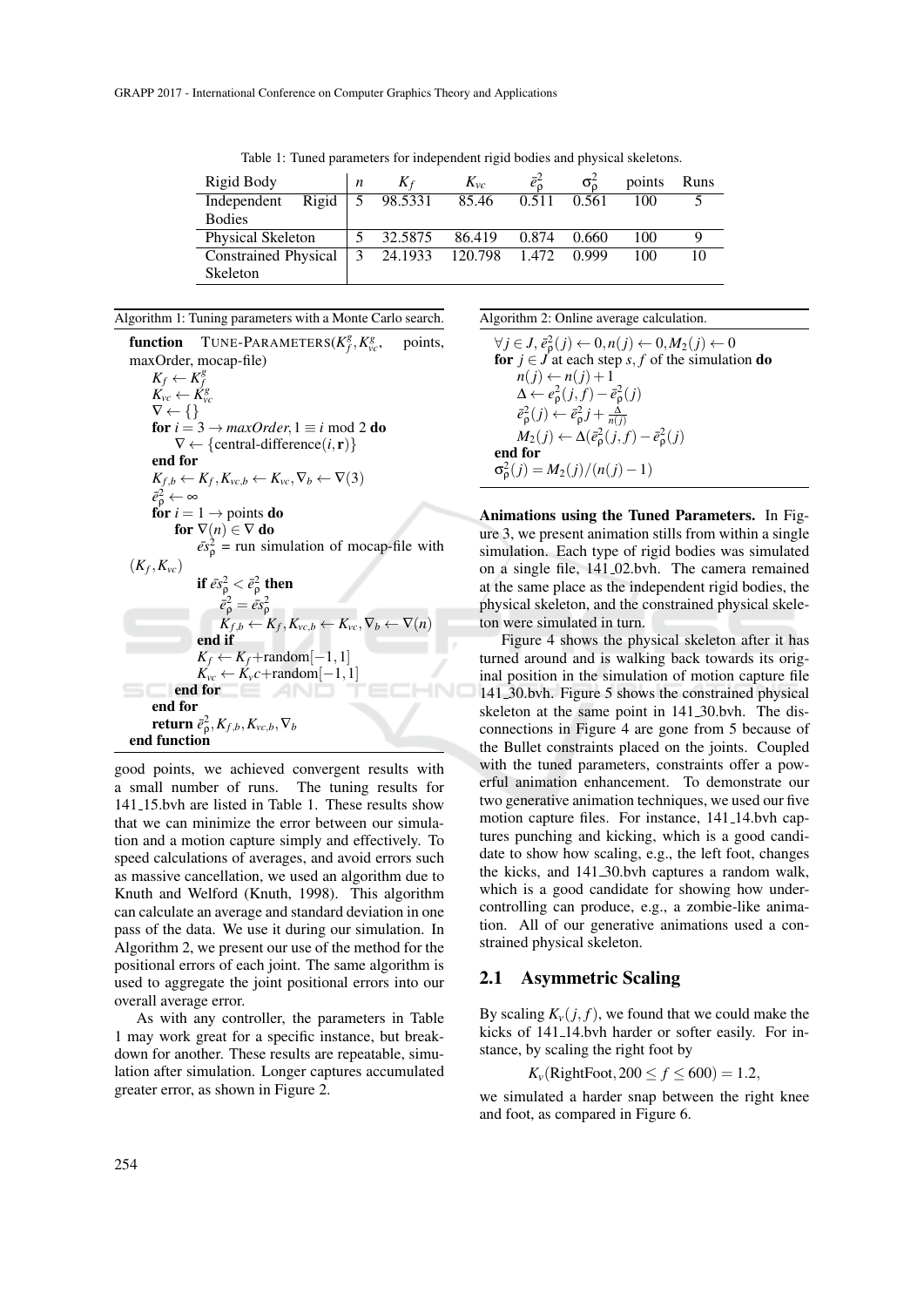| File                    | Rigid Body                           | $\bar{e}_{\mathfrak{0}}^{2}$ | $\sigma_0^2$ |
|-------------------------|--------------------------------------|------------------------------|--------------|
| 141_02.bvh              | <b>Independent Rigid Bodies</b>      | 3.431                        | 0.194        |
| $141_02$ , byh          | Physical Skeleton                    | 3.262                        | 0.174        |
| 141 <sub>-02</sub> .bvh | <b>Constrained Physical Skeleton</b> | 0.669                        | 0.022        |
| 141_08.bvh              | <b>Independent Rigid Bodies</b>      | 2.992                        | 0.023        |
| 141 <sub>-08</sub> .bvh | Physical Skeleton                    | 2.389                        | 0.020        |
| 141 <sub>-08</sub> .bvh | <b>Constrained Physical Skeleton</b> | 0.237                        | 0.007        |
| 141 14.byh              | <b>Independent Rigid Bodies</b>      | 0.121                        | 0.0005       |
| $141 - 14$ .byh         | Physical Skeleton                    | 0.234                        | 0.012        |
| 141 <sub>-14</sub> .byh | Constrained Physical Skeleton        | 0.395                        | 0.042        |
| 141 <sub>-30</sub> .byh | <b>Independent Rigid Bodies</b>      | 4.612                        | 0.029        |
| 141_30.bvh              | Physical Skeleton                    | 3.220                        | 0.071        |
| 141 <sub>-30</sub> .bvh | Constrained Physical Skeleton        | 0.893                        | 0.164        |

Table 2: Comparison of errors using 141 15.bvh tuned parameters with other captures.



Figure 6: Stills from simulations of 141 14.bvh comparing the original, un-scaled simulation on the left to a simulation using asymmetrical scaling on the RightFoot on the right.



Figure 7: Stills from simulations of 141 15.bvh using the asymmetrical scaling from Table 4.

In the original simulation, at the height of the kick, the right leg stays below ground-parallel, the left leg is bent, the left hip is more ground-parallel, the left elbow is bent into the body, and the spine is bent only slightly towards the left side of the body. In the scaled simulation, at the height of the kick, the right leg is ground-parallel or more, with the knee actually bent past 90 degrees, the left leg is less bent, the left hip is less ground-parallel, the left elbow is bent more away from the body, and the spine is bent more towards the left side of the body. Just by applying an asymmetric scale to the RightFoot, we substantially changed the resultant forces and torques on the entire leg, the Spine, the LeftHand, even the Head! If a kickboxer kicks 1.2 times harder with his feet, this simulation shows what happens to his entire body.

We also applied asymmetric scaling on 141 15.bvh using multiple different scales during the entire simulation. The different scales are listed in Table 4. The resulting animation shows what would happen if the left side of the body became significantly stronger than the right side, and is quite



Figure 8: A still from the simulation of 141 30.bvh using an under-controlled constrained physical skeleton where the left hand and left foot are not controlled. The hand and foot lift up because of their constraints with their parent bodies and joints.<br>LOCH PUBLICATIONS

comical. Figure 7 shows stills from a simulation of 141 15.bvh using the scales in Table 4 where the left arm actually goes under the left leg.

While comical, this generation also demonstrates how someone recovering from a serious injury will be impacted. For instance, a person who does injure their right leg severely and must keep off of it will experience decreased muscle mass in the right leg, and potentially increased muscle mass in their left leg to compensate. This imbalance will lead to very unexpected results as the person begins using their right leg again, as demonstrated here.

#### 2.2 Under-controlling: Zombies

Furthermore, a gimp leg does not rotate at the knee. So, instead of a point to point constraint, we used a generic 6 DoF constraint locked in all axes at the knee and hand. We also changed the mass of the three bodies in the chain between the foot and the hip and the hand and the shoulder. We found that the foot mass should be lower than the leg mass, and the hand mass should be lower than the arm mass, to produce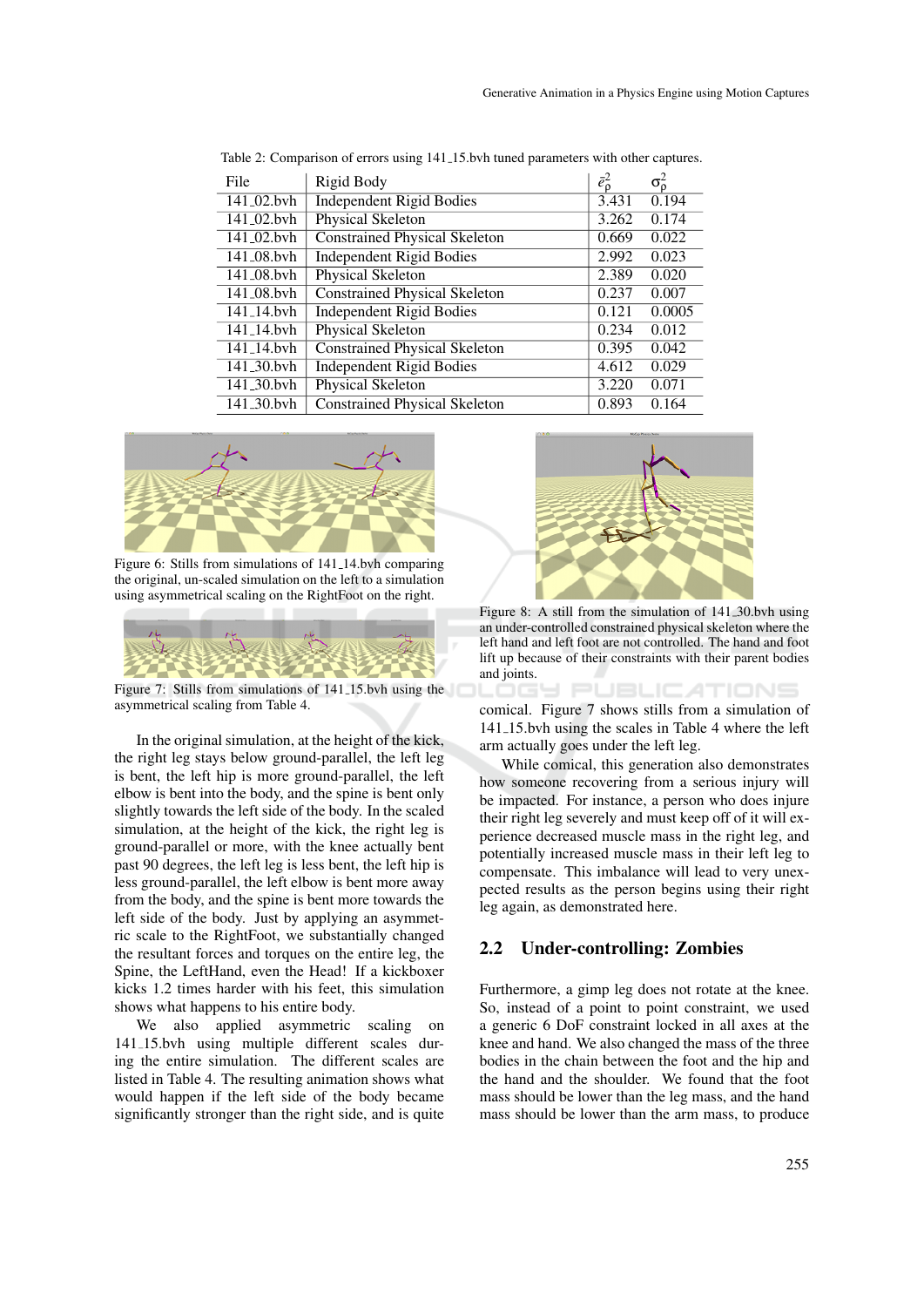| Joint $j$   | $\bar{F}^2(r_h^1(j), r_h^2(j))$ | $\bar{\tau}^2(r_b^1(j), r_b^2(j))$ |
|-------------|---------------------------------|------------------------------------|
| RightFoot   | 15.196                          | 23.643                             |
| RightLeg    | 4.458                           | 1.640                              |
| RightUpLeg  | 1.618                           | 2.548                              |
| Spine       | 0.148                           | 0.554                              |
| LeftFoot    | 0.0987                          | 0.0949                             |
| LeftLeg     | 0.084                           | 0.143                              |
| LeftUpLeg   | 0.307                           | 1.043                              |
| LeftHand    | 0.009                           | 0.145                              |
| LeftForeArm | 0.002                           | 0.002                              |
| LeftArm     | 0.008                           | 0.002                              |
| Head        | 0.010                           | 0.008                              |

Table 3: Comparison of the forces on certain joints of an un-scaled and scaled 141 14.bvh simulation. The scaling is solely applied to the RightFoot.

Table 4: The asymmetric scales used to simulate 141 15.bvh. Values for joints are given.

| Joint $j$        | $K_{v}$ |
|------------------|---------|
| LeftFoot         | 1.1     |
| RightFoot        | 0.9     |
| LeftHand         | 1.5     |
| RightHand        | 0.5     |
| All other joints | 1.0     |

the desired animation. These bodies are less massive on the human body, and, zombies being anatomically human, this result is most expected. Masses for Left-Foot, LeftLeg, LHipJoint, LeftHand, LeftFOreArm, and LeftArm are: 5, 10, 20. .25, 2.0, and 5 respectively. All other joints are 1 units.

## 3 CONCLUSIONS AND FUTURE WORK

Using Python, C++, and the Bullet Physics library, a motion capture to linear velocity transformer was implemented. This transformer relied on two techniques with three parameters: numerical differentiation using central differences with one parameter, the order, and proportional controllers with two parameters, the actual proportionality constant for the controller and a symmetric scaling constant. We also showed how, using this transformer, we could achieve two generative animation techniques: asymmetric scaling and under-controlling. The results showed that replicating the original motion capture in a physics engine is feasible, though the proportional controllers tend to accumulate errors over time. Tuning the parameters to a single capture was fairly simple using a Monte Carlo method, and these parameters worked well across other captures. Physical skeletons tended



Figure 9: Stills from a simulation of 141 02.bvh using a zombie physical skeleton. We can see that the left leg's knee does not bend at all.



Figure 10: Stills from a simulation of 141 08.bvh using a zombie physical skeleton. The motion capture actor steps up onto a platform and then down. The platform is not shown here. We can see that the skeleton looks awkward stepping down from its left leg onto its right, since the left leg is locked and does not bend at the knee.



Figure 11: Stills from a simulation of 141 30.bvh using a zombie physical skeleton. We can see that the left side of the body is limp corresponding to a shuffling zombie.

to produce defects at the parent joint of a rigid body over time. Constrained physical skeletons compensated for these defects and created good-looking animations. We found that generating new animations in the physics simulations achieved intriguing results. Asymmetrical scaling can be achieved simply; changing only one joint slightly in a few frames caused noticeable and interesting changes in the simulation. We also showed how under-controlling could achieve a zombie-like effect by under-controlling certain rigid bodies on the left-side of a constrained physical skeleton. By recreating motion captures in a physics engine, we hoped to overcome previous dynamics generation limitations. Possible uses of this work include sports medicine, athletic training, and model animation, especially for video games.

### **REFERENCES**

- Ashraf, G. and Wong, K. C. (2000). Dynamic time warp based framespace interpolation for motion editing. In *Proceedings of the Graphics Interface 2000 Conference, May 15-17*, pages 45–52.
- Baraff, D. (1989). Analytical methods for dynamic simulation of non-penetrating rigid bodies. In *Computer Graphics*. Vol. 23, Number 3, July 1989, pp. 223-232.
- Baraff, D. (1991). Coping with friction for non-penetrating rigid body simulation. In *Computer Grpahics*. Vol. 25, Number 4, August 1991, pp. 31-40.

Beazley, D. M. (2011). Ply python lex-yacc. Web Accessed.